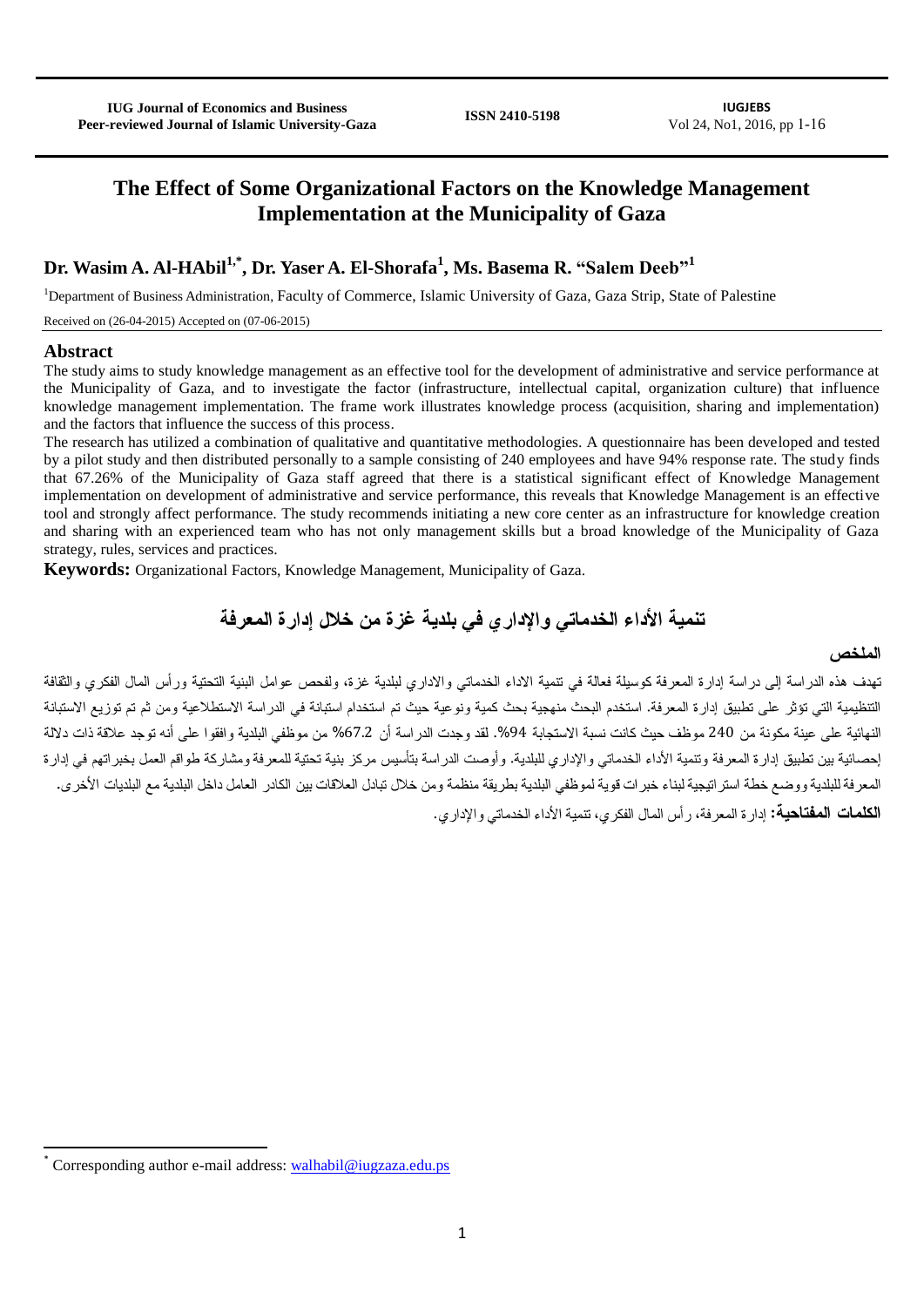**The Effect of Some Organizational Factors on the Knowledge**  ne Errect of Some Organizational Factors on the Knowledge<br>Management Implementation at the Municipality of Gaza **Management of Casa** Management Implementation at the Municipality of Gaza

#### **1. Introduction:**

Knowledge management could be defined as the effective management of ideas, skills and experiences of intellectual capital to achieve the over whole quality of business organizations. It has been recognized as one of the contemporary and perfect management tools that motivate researchers and decision makers to consider its cultural, social and technical aspects.

The concept of knowledge management (KM), refers to the developing body of methods, tools, techniques and values through which organizations can acquire, develop, measure, distribute and provide a return on their intellectual assets (Kamara et al. 2002), Knowledge is increasingly considered the most important asset of organizations (Carneiro, 2000).

Knowledge has evolved with time. It started with family where sons learn from father through a long process of learning. With our new world and the progress of the business organization, people work together to benefit from each other. Today's efforts aim at knowledge being shared among large organizations which may be geographically spread over the world and active in different kinds of areas.

## **Problem Statement:**

Because of its importance in initiating communication links that develop employees' performance, facilitate the customers' inquiries and administrative processes and reduce operational costs, Knowledge management has been recognized by many public and private organizations and institutions for effective performance and developed level of services provided.

#### **Research Objectives:**

The research aims to achieve the following objectives:

- 1. Study knowledge management as an effective tool for the development of administrative and service performance at MOG;
- 2. Investigate the factors (infrastructure, intellectual capital, organization culture) that influence knowledge management implementation at MOG;
- 3. Build a proposed framework for knowledge management implementation at MOG. The frame work illustrates knowledge process (acquisition,

sharing and implementation) and the factors that influence the success of this process.

#### **Research Variables:**



**Figure (1):** *Conceptual Map*

**Source:** *Researchers, 2012*

#### **Research Hypotheses:**

- 1- There is a statistical significant effect of the Infrastructure on knowledge management at 0.05 level.
- 2- There is a statistical significant effect of the intellectual capital on knowledge management at 0.05 level.
- 3- There is a statistical significant effect of the organization culture on knowledge management at 0.05 level.
- 4- There are significant differences among the respondents' answers regarding the effect of Infrastructure, intellectual capital and MOG culture on knowledge management implementation and development of administrative and service performance due to the individual characteristics.

#### **Background:**

#### **1. Data, Information and Knowledge:**

Oxford dictionary (2001) defines knowledge as, set of information or whatever is acknowledged qualitatively by the organization or the worker within. While Harrington (2005) defines knowledge as a mix of experiences, practices, traditions, values,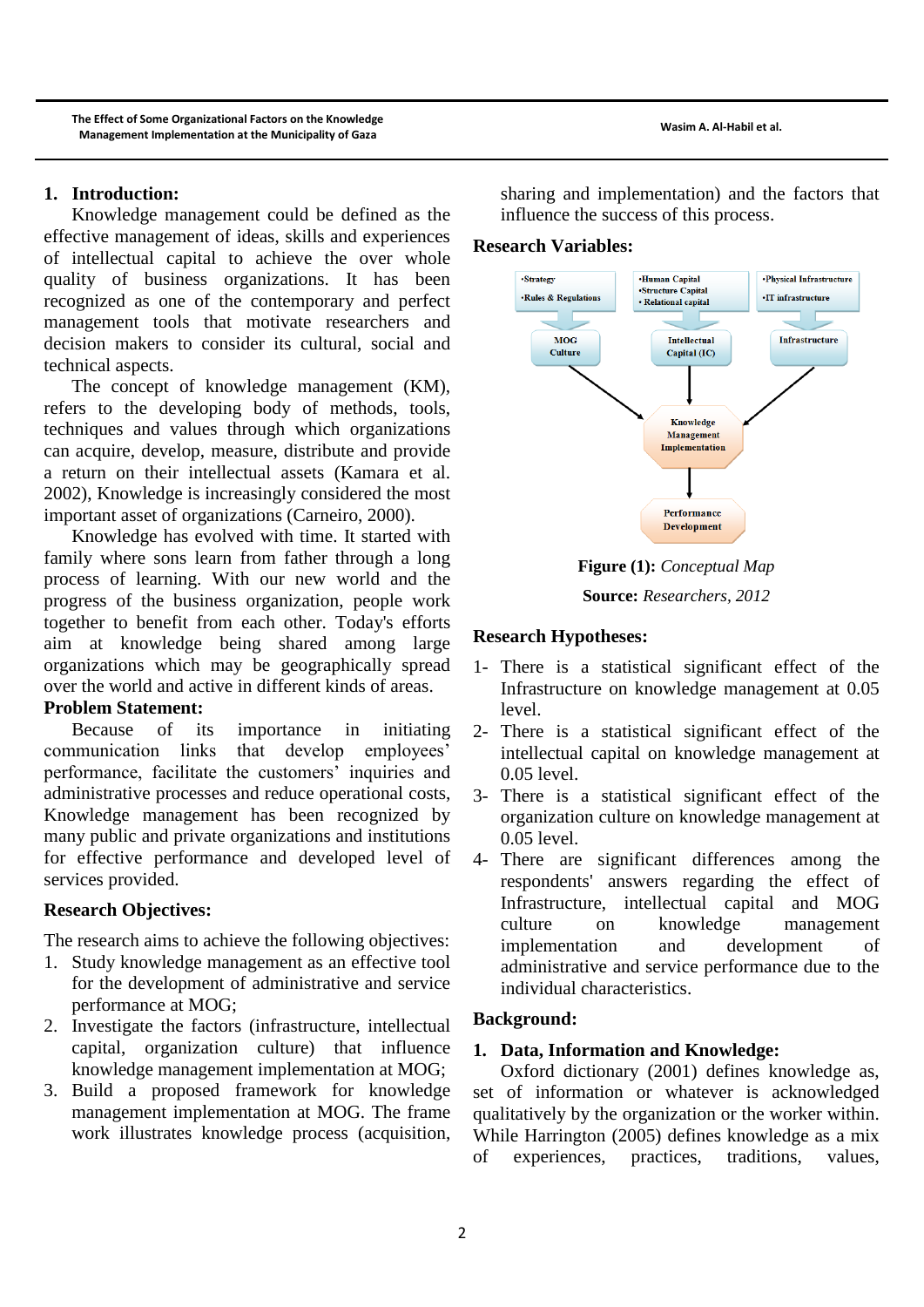contextual information, expert insight, and a sound intuition that provides an environment and framework for evaluation and incorporating new experiences and information.

Kahn & Adams (2000) viewed data as a set of facts, information represented as categorized, reviewed and scrutinized data and knowledge is the result of merging information with practice, perspective and expression. (Spiegler, 2000) mention that data does not include a value but Information include limited value and knowledge append insight, abstractive value, enhanced understanding.

#### **2. Knowledge Management:**

Knowledge management is the effective management of ideas, skills and experiences of intellectual capital to get the right information to the right people at the right time in order to achieve the over whole quality of organization.

Nowadays, knowledge is concerned as the key source assets of organization and a critical source of competitive advantage, while management process plays a crucial role in the organization changes. So it can be considered that Knowledge management is the link of knowledge and management. In our new world it receives great attention although the first uses of the term knowledge management arises when Nicholas Henry (1974) used knowledge management in a manner that resembles our current understanding of the expression (Mathi, 2004).

Yang and Wan (2004) provide a comprehensive view of the concept of KM that manages to identify all of the processes involved. They define KM as the process of collecting and identifying useful information (i.e. knowledge acquisition), transferring tacit knowledge to explicit knowledge (i.e. knowledge creation or transfer), storing the knowledge in the repository (i.e. organizational memory), disseminating it through the whole organization (i.e. knowledge sharing), enabling employees to easily retrieve it (i.e. knowledge retrieval) and exploiting and usefully applying knowledge (i.e. knowledge leverage).

#### **3. Knowledge Management Process:**

#### **3.1 Knowledge Acquisition:**

Nonaka, 1995 defines knowledge creation as "a continuous process of learning by acquiring a new context, a new view of the world and new knowledge

in overcoming the individual boundaries and constraints imposed by existing information parameters.

There are different sources for knowledge creation as the organization can't create knowledge by itself. The two forms of tacit and explicit knowledge can appear while creating knowledge that is acquired from internal and external sources. The internal source are presented in the organization in the form of skills and experiences of the employees, operation process, services and administrative functions, organization strategy, on the other hand information and knowledge can be acquired externally form the local community and the whole stakeholders , but the main source of these knowledge is the customers as their satisfaction is the criteria for organization success

#### **3.2 Knowledge Sharing:**

The second process is knowledge sharing that is a social process where individuals with different knowledge interact and thereby create new knowledge, also technical communication channels is one of sharing tools. (Capar , 2005; Sagan, 2006) emphasizes that the ways and tools for effective knowledge sharing are : Formal social communication network, informal social communication network, teamwork, communities of practices, organizational learning, rumors and formal structured technological communication networks (e-mail, mobile communications, teleconferences, videoconferences, etc.).

#### **3.3 Knowledge Implementation:**

Knowledge implementation is a continuous, integrated process that begins with knowledge acquisition and goes on knowledge sharing through social and technical communication tools to reach the step of using this knowledge to achieve goals through procedures, rules, decisions and processes.

Knowledge application's purpose is to apply and represent information to knowledge seekers in appropriate matter. Also, Knowledge application is the solution to wrapping knowledge to guarantee widespread usage. Moreover, knowledge application translates information into practical tools and applying the knowledge into real world. Knowledge application presents the knowledge in more clear and storable way (Sun, and Gang, 2006).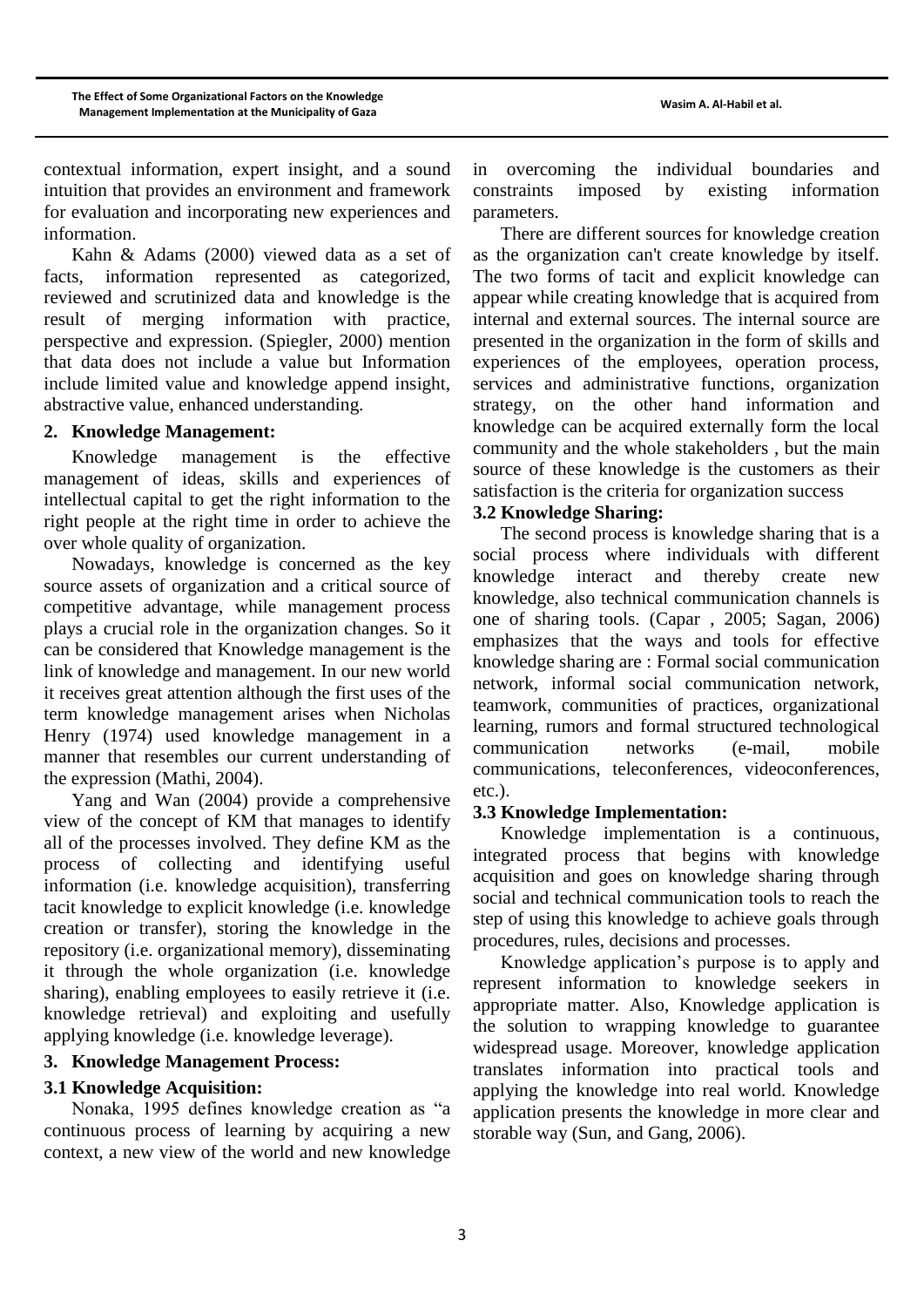Implementing both tacit and explicit knowledge inside and outside the organization's boundaries with the purpose of achieving corporate objectives in the most efficient manner (Monavvarian and khamda, 2010). Knowledge is effectively applied during the developmental processes of an organization through rules and directives, routines and self-organized teams. Also knowledge is applied to formulate and refine the standards, procedures and processes developed to execute tasks within the organization (Sandhawalia and Dalcher, 2011).

**4. Knowledge Management Models and Frameworks:**

# **4.1 Knowledge Creation framework by Nonaka and Takeuchi:**

Nonaka and Takeuchi (1995) offer a SECI model of knowledge creation. It focuses on knowledge spirals that explains the transformation of tacit knowledge into explicit knowledge and then back again as the basis for individual, group, and organizational innovation and learning.



**Figure (2):** SECI Model **Source:** Girard (2010)

**Socialization:** is the first process, by which synthesized knowledge is created through the sharing of experiences between people as they develop shared mental models and technical skills. Since it is fundamentally experiential, it connects people through their tacit knowledge (Walker and Finegan, 2007). It is sharing knowledge through the interaction process either socially or between employees and customer on the organization level, they share experiences and spend time together.

**Externalization**comes next; it is the process of concept creation as tacit knowledge is converted to

explicit and articulated in the communication process. It can be defined as "a quintessential knowledge creation process in that tacit knowledge becomes explicit, taking the shapes of metaphors, analogies, concepts, hypotheses, or models" (Nonaka and Takeuchi, 1995).

**Combination:** the next process in which explicit knowledge is transformed through its integration by adding, combining and categorizing knowledge (Walker and Finegan, 2007). This integration of knowledge is also seen as a systemizing process. This mode of knowledge conversion involves combining different bodies. It is the process of improvement of the collected information and organizing it logically

**Internalization** or the learning process, it is the final process, which occurs through the behavioral development of the operational knowledge. According to Nonaka and Takeuchi (1995), Internalization is a process related to "learning-by-doing". It is the conversion from explicit to implicit knowledge into individual mind who then reframe, extend and broaden it in a form of new knowledge.

## **4.2 Knowledge Management Life Cycle Model:**



**Figure (3):** KM Life Cycle Model **Source:** SAĞSAN (2006)

SAĞSAN (2006) depicts the life cycle of Knowledge management under five stages: Knowledge Creating, Knowledge sharing, knowledge structuring, knowledge use and knowledge auditing.

 The first stage of KM life cycle is knowledge creating through which tacit and explicit knowledge can appear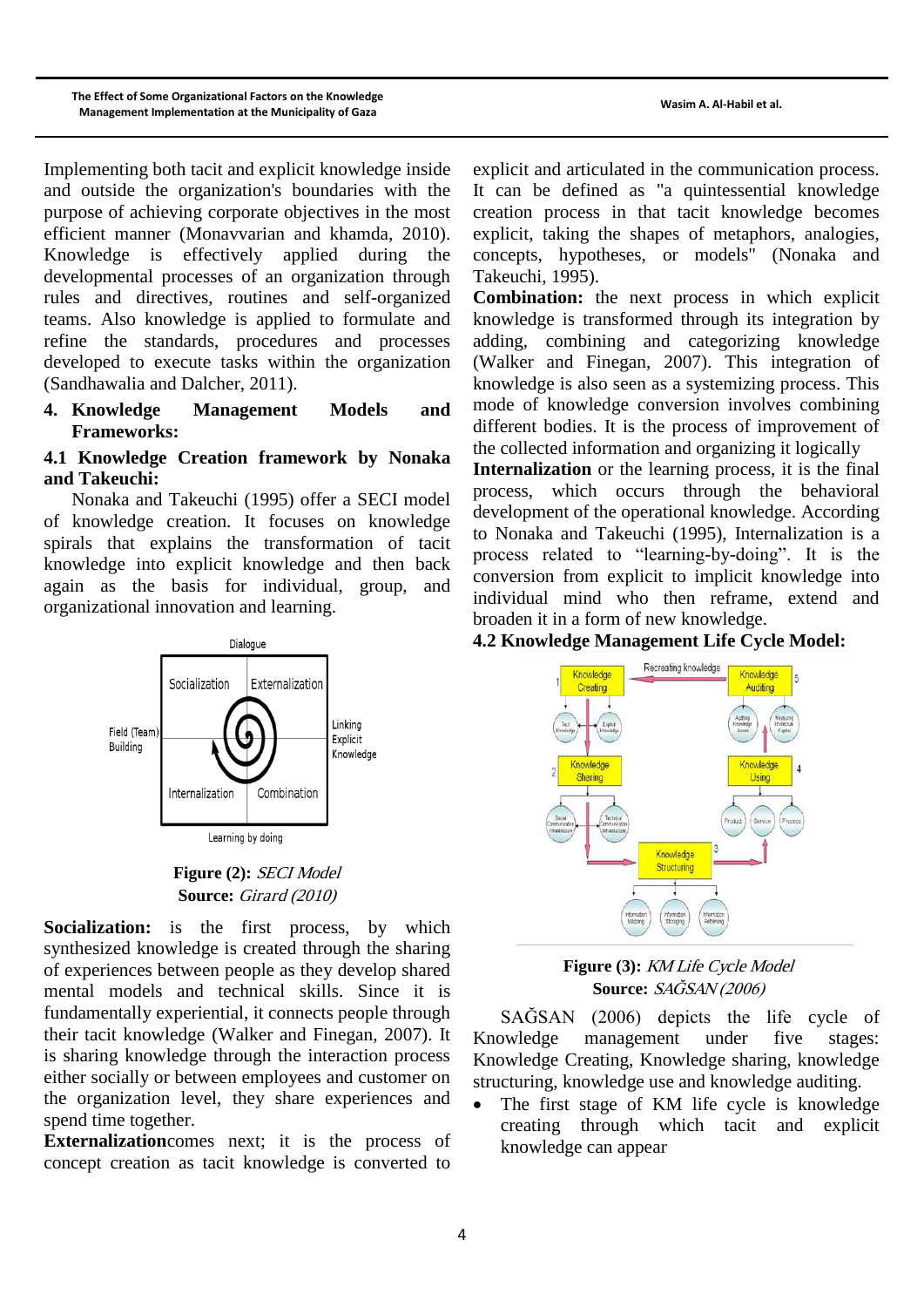- The second important stage of KM life cycle is knowledge sharing that involves creating knowledge by individuals and groups with their interactivity and connectivity in organizations. It is carried out by social and technical communication channels.
- The third stage of structuring knowledge is based on sorting, organizing, codifying, analyzing, and reporting information that provides information retrieval what organization needs in the future.
- At the fourth stage, Knowledge can be used in the organizations for determining organization's work processes and making strategies for sustainable competitive advantage.
- The final stage of the cycle is knowledge auditing that refers to the capacity of information processing in organizations

# **Successful knowledge Management ImplementationFactors Improving the Administrative and Service:**

## **1. Infrastructure:**

Infrastructure is basic physical and [organizational](http://en.wikipedia.org/wiki/Organization) structures needed for the operation of a [society](http://en.wikipedia.org/wiki/Society) or [organization](http://en.wikipedia.org/wiki/Business) or the services and facilities necessary for an [economy](http://en.wikipedia.org/wiki/Economy) to function. It can be generally defined as the set of interconnected structural elements that provide framework supporting an entire structure of development. It is an important term for judging a country or region's development (www.wikepedia.org)

## **1.1 Information Technology (IT):**

Information technology plays an important role in successful knowledge management initiatives. IT comprises the resource used by an organization to manage data, information and knowledge needed order to carry out its mission. IT may consist of computers, computer networks and other pieces of hardware, It also consists of software that enables the system to manage and process data, information and knowledge in ways that are useful for the organization. Modern information technology can collect, store, combine, distribute and present information. According to Gottschalk, 2002 The computational power has little relevance to knowledge work, but the communication and storage capabilities of networked computers make it an

important enabler of effective knowledge work. Through email, groupware, the Internet, and intranets, computers and networks can point to people with knowledge and connect people who need to share knowledge independent of time and place.

# **1.2 Physical Infrastructure:**

Although the technological infrastructure is an essential factor in knowledge transmitting, the physical infrastructure can facilitate easy contact among employees and increase interaction. To get most out of work force, employees have to stay at a comfortable offices with communication tools like phone, fax, internet.

Oxford dictionary defines physical infrastructure as the basic physical and organizational structures and facilities (e.g. buildings, roads, power supplies) needed for the operation of a society or enterprise. These physical assets are facilities for service provision.

## **2. Intellectual Capital:**

Intellectual capital (IC) is the vital pillar for competitive advantage  $\&$  a key driver of the organization real wealth that sought in the people, their knowledge and skills, internal processes and relation. It is an integrated system of HR (HC), Organization structure (SC) and internal and external relations (Relational Capital).

The term first introduced by economist John Kenneth Galbraith in 1969, refers to the difference between an organization's market value and book value. Many researchers have come to regard intellectual capital as a firm's primary means of creating competitive advantage (Hsu and Fang, 2009).

# **2.1 Human Capital (HC):**

Human Capital is the soul of organization body and an innovation source for success. Employees with technical, vocational and administrative skills and experiences, companied with creativity, attitude for learning and knowledge share have a crucial role in the development and improvement of the organization.

Hofmann (2008) defines the HC as the technical skills, social competences and motivation of management and staff, patents, copyrights etc. Employees generate IC through their competence, attitude and their intellectual agility. The competence includes skills and education, while attitude covers the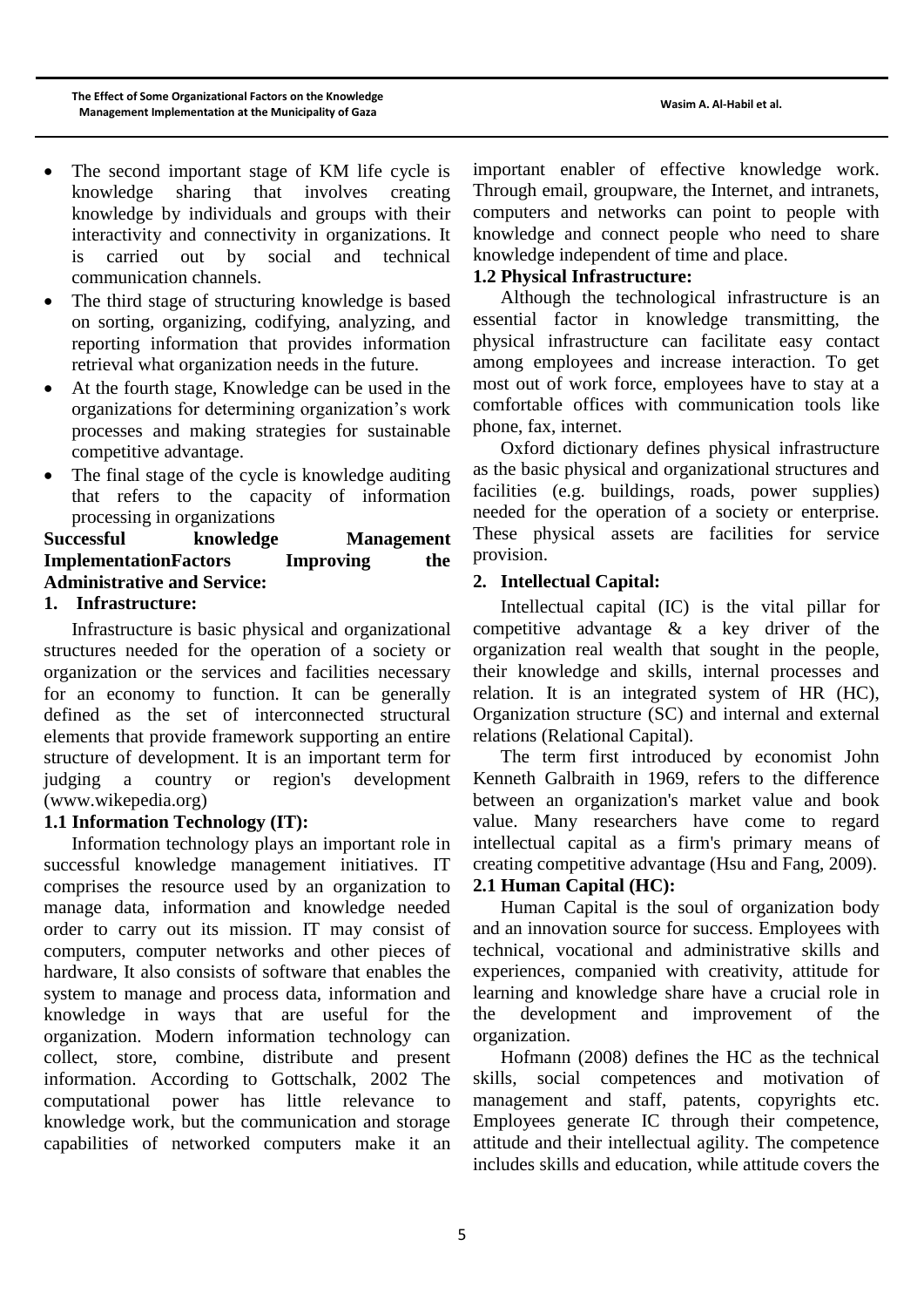behavioral component of the employees work. Intellectual agility enables an employee to change practices and to think of innovative solutions to problems (Salleh, 2007).

# **2.2 Structural Capital (SC):**

Organization structure is the hierarchy of the organization levels, formed to portray the formal organizational relationship among different departments and sections and the kind of power and control management that used. This hierarchy is flexible to manage processes in line with organization's strategy and goals, also SC is influenced by the external and internal environment. Organizational structure may be defined as the manner in which individuals and posts are organized to make the performance of the organization's work possible (Ikhsan& Rowland 2004).

## **2.3 Relational Capital**

RC acts as a bridge and a catalyst on the operations of IC, it is the main requirement and determinant in converting IC into market value and thereupon organization business performance. Without RC, market value or organizational performance cannot be achieved. RC is most directly related to a company's business performance. The cultivation of RC relies on the support from HC, SC and innovation (Chen, 2004).

Although the customer relation is very important capital for knowledge and the success of organization, another relations are also essential and source of knowledge needed for the organization work, this include external relation with stakeholder who are community, government, other organizations and institutions, also the internal relationship among employees in the same organization are very important for knowledge flow and work success.

# **2.4 Knowledge Management & Intellectual Capital:**

KM and IC are complementary concepts and cannot be separated. Where IC is considered as an organization's strategic valuable resource of wealth creation, KM are the activity used to transform these resources into services that create value for customers and organization competitive advantage. This means that the successful management of IC is closely linked to the KM processes of the organization which in turn

implies that the successful implementation and usage of KM ensures the acquisition and growth of IC.

Peter F. Drucker said that knowledge will be the only competitive resource for companies in the future. Knowledge management (KM) has emerged as a major issue that managers must deal with, if the organizations want to maintain their competitive advantage. (Hung et al., 2006). Most researches have either focused on the link between knowledge management and organizational performance, or on the link between intellectual capital and corporate performance.

In many different sectors, knowledge management and intellectual resources are increasingly important factors in the successful achievement of organizational objectives (Striukova et al., 2008). McKeen (2006) finds that social capital mediates the relationship between structural capital and KM, also (Lin and Huang, 2005) find that the effects of human capital on career mobility are fully mediated by social capital.

# **3. Organization Culture (OC):**

In fact appropriate culture can provide the situation for appropriate knowledge management in an organization as culture affects the way individuals make decisions, feel, perform tasks, set objectives, and administer the necessary resources to achieve objectives. Each organization has different rules, experiences, values, regulations, vision and mission. Knowing this will help to realize that each one defines organization culture a little differently.

# **3.1 Organization Strategy (OS):**

An effective KM requires an organization strategy with long-term commitment from all organization members and leadership that enthusiasm for improvement and receptive to global changes. Organizations need to analyze and plan their strategies in terms of the knowledge they currently possess and the knowledge they will need for future work process. Organizational strategy specifies the organization's mission, vision and objectives for long term and develops policies and plans in terms of projects and programs, created to achieve the organization's objectives. It also allocates resources to implement them.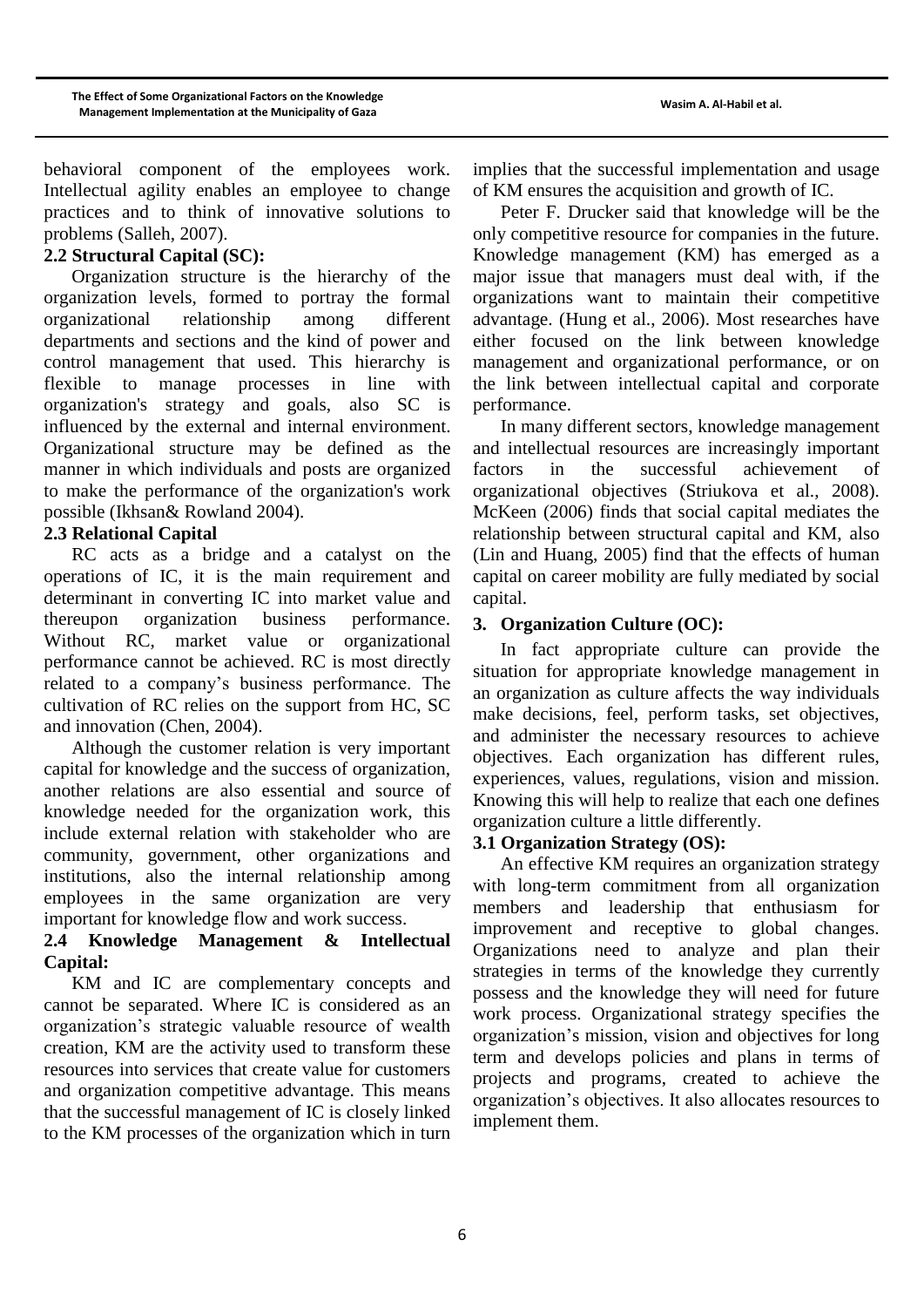#### **3.2 Rules & Regulations:**

Rules and regulation are the statements that presents acts , commitment and conditions that organization have on a written document and use through daily work routine to guide decisions and achieve outcomes, It is guidelines for managing the organization. According to Keiser, Beck and Tainio , 2001, the formal rules enable organizational learning and knowledge and increase the effectiveness of organizational communication. While Gold et al., 2001 said that rules and directives help sequencing problem solving and decision making, which in turn facilitate knowledge accumulation.

The absence of clear rules or the avoidance of implementation, can create situations that undermine board authority, jeopardize organizational efficiency and risk the smooth functioning of the group (Berl, 2005). Organizational rules play a crucial role in the use of dispersed knowledge in organizations, so better understanding of the roles is necessary to improve understanding of organizational learning process (Richebe 2002). Ichijo, Von Krogh and Nonaka highlighted that knowledge processes require flexibility and less emphasis on work rules (Quink,2008).

## **3.3 Organization Culture & KM:**

Culture is the heart of knowledge management, the success or failure of organization depends on culture, many researches and studies have been done in the field of organizational culture and knowledge management, which will be highlighted.

Studies on the role of culture in knowledge management have focused on such issues as: the effect of organizational culture on knowledge sharing behaviors (DeLong & Fahey, 2000); the influence of culture on the capabilities provided by KM (Gold, Malhotra&Segars, 2001); Constructive cultures (emphasizing values related to encouragement, affiliation, achievement, and self-actualization) tended to achieve greater KM success Baltahazard and Cooke (2003).

## **Organization Performance:**

Performance is what is expected of a fully qualified and experienced person in the position. Organizational performance comprises the actual output or results of an organization according to its goals and objectives. It has been the most important issue for organization in order to consider which factors influence it.

Organizational performance is described as the extent to which the organization is able to meet the needs of its stakeholders and its own needs for survival. Hence, performance should not be wholly equated with certain profit margin, high market share, or having the best products, although they may be the result from fully achieving the description of performance (Griffin, 2003; Abu-Jarad,2010).

## **Organization Performance & KM:**

KM has the potential to help organizations to select, organize, capture, distribute, and transfer significant information, knowledge, and expertise which enables improvement of organizational performance. Since knowledge is rapidly becoming a very important measure of the organizational future performance (Choi and Lee, 2003), Tanriverdi, 2005 found that knowledge management is a critical organizational capability through which IT influences firm performance. His study shows that KM capability leads to superior firm performance. The KM capability creates and exploits cross-unit synergies from the product, customer, and managerial knowledge resources of the firm. These synergies increase the financial performance of the firm.

# **Previous Studies:**

## **1. Arabic Studies:**

Modallalah, 2012: "Knowledge Management Implementation at the Palestinian Governmental Organizations and its Effect on Performance- Case study Presidency of Council of Ministers"

The purpose of this study is to identify the infrastructure of implementing Knowledge management in The Palestinian Governmental Institutions, and determine its impact on Organizational performance. Also, to propose the recommendations needed to create the appropriate working environment in the Presidency of Council of Ministers to implement KM. The Study adopted the descriptive analytical method to achieve its aims. Survey questionnaire were personally distributed to all (46) technical, administrative and supervisory employees working at the Presidency of Council of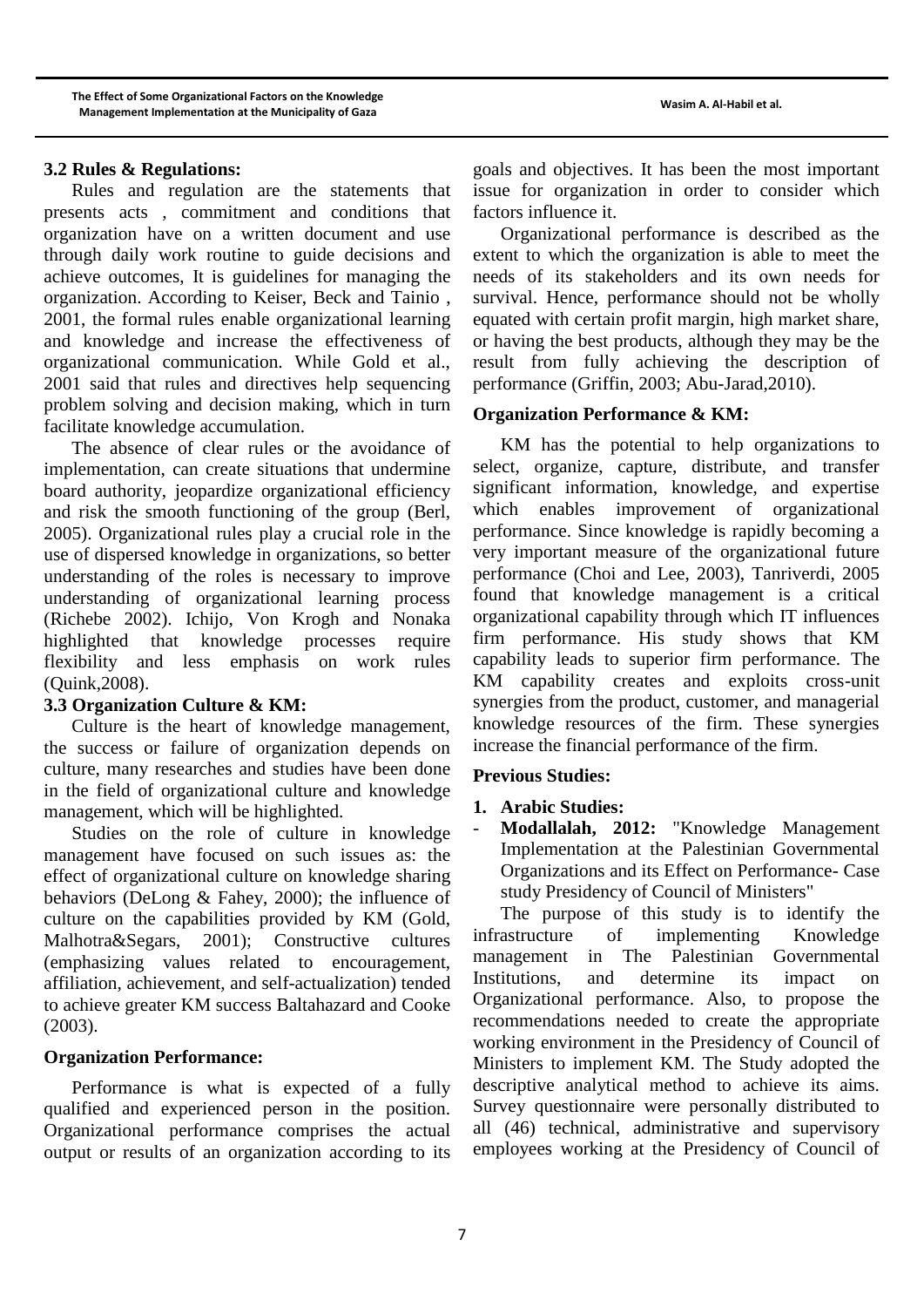Ministers. A total of (44) fully answered questionnaires that were received from the respondents, at return rate of 95.7%.

The study found that there is a Lack of availability of KM implementation infrastructure in the Presidency of Council of Ministers by 55.78%. These infrastructure requirements vary as follows: Information Technology 59.53%, Organizational Culture 56.74%, Personnel 53.18%, Leadership 53.14%, also it found that there is significant relationship between the availability of KM implementation infrastructure and the level of performance in the Presidency of Council of Ministers by 0.829.

The Study Recommended to Rebuild the public employee as an intellectual capital and the most effective factor to achieve Institutional success, throughout investing and developing the employees knowledge abilities and to adopt a strategy for knowledge management, as a scientific and applicable methodology to achieve the optimal implementation of KM processes in Presidency of Council of Ministers.

- **Al-Jabari, 2010:** "The reality of knowledge management at the municipalities of Hebron and Bethlehem from their manager's perspective"

The study aims to realize the reality of knowledge management at Hebron and Bethlehem municipalities and to define the role of knowledge management in improving performance. The researcher relied on the descriptive analytical method to achieve the goal of this study. A questionnaire was used as an instrument to collect data, the questionnaires were distributed by mean of comprehensive survey, the number of distributed questionnaires was 255 and those that were returned and found usable are 194. The results at the reality of knowledge management was low at municipalities of Hebron and Bethlehem governorates from point of view of their administrators, whereas results showed considerable realization at administrators on concept of knowledge management with differences of statistical consideration attribute to variation of educational Qualifications. Based on the findings the researcher suggested a number of recommendations such as the necessity to develop the organizational structure of the municipalities which shall include a specialized department to manage

knowledge in municipalities, and to include knowledge management to the strategic plans of municipalities, and to start specialized team from department of human resources, IT and planning and development departments whose duties shall include the spread of the concept of knowledge management and organizing knowledge management operations.

- **Analoui, et al., 2010:** "Parameters of managerial effectiveness: The case of senior managers in the Muscat Municipality, Oman"

This paper seeks to report on the findings of a recent study which explores the ways/factors which influence and/or determine the effectiveness of the senior management in the Muscat Municipality, Oman, by assessing the perception of senior managers concerning the influences (parameters) on their effectiveness. The research has utilized a combination of qualitative and quantitative methodologies. Analoui's model of "eight parameters for effectiveness" has been used as a basis to explore the awareness, perceptions, skills, organizational standards, motivation, degree of demands and constraints, and the presence of choices and opportunities for effectiveness.

The study found that Analoui's model of "managerial effectiveness" is applicable to the public sector in Oman. Senior managers are aware of their own effectiveness and better understanding of their effectiveness requires paying attention to the identified parameters and contexts in which they perform their tasks. Unfortunately, little attention has been paid to their management development. The study is suggested that senior managers should be enabled: to communicate effectively with other people; to manage their own time and use it effectively; to make decisions/resolve problems; and to lead and motivate employees effectively at work. The reward system needs revising and a learning environment ought to be established to foster transformational leadership.

## **2. International Studies:**

Gaffoor & Cloete, 2010: "Knowledge management in local government: The case of Stellenbosch Municipality"

The goals of the study were, to investigate the extent to which Stellenbosch Municipality demonstrates readiness for implementing KM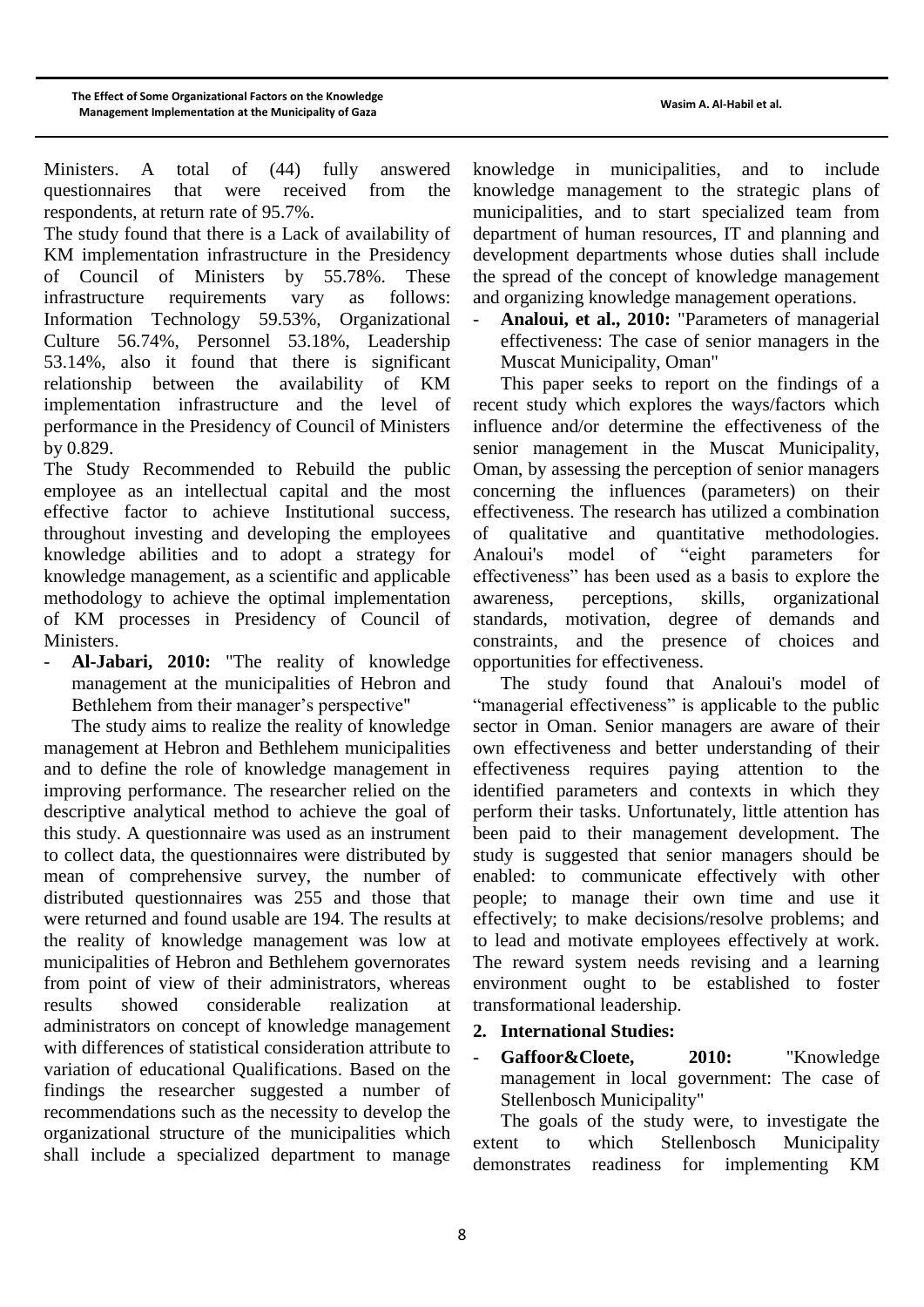practices in its organization through the assessment of existing KM enablers present in that organization and to identify general principles demonstrated by Stellenbosch Municipality that can be used for wider application in the South African local government sphere. The main role players in KM in the Municipality that were focused on in this case study were the Corporate Services, Strategic Services and Financial Services directorates. Theoretical data were obtained through documentary assessment and empirical data were attained by means of interviews with municipal personnel present in the selected departments.

The research indicated that the concept of KM is still an indistinct and novel idea among senior personnel members of Stellenbosch Municipality and that a greater awareness of its importance and subsequent benefits needs to be instilled among senior managers. The study recommended that if the municipality wants to become a knowledge-based organization and ultimately achieve organizational effectiveness, it has to devise an explicit KM strategy, to build an organizational memory (also known as a knowledge repository); to reward employees and create incentives for contributions to knowledge generation, sharing and management; to actively implement a KM division within the organization.

Ikhsan& Rowland, 2004: "Knowledge Management in a public organization: a study on the relationship between organizational elements and the performance of Knowledge transfer"

The paper investigates the relationship between organizational elements and the performance of knowledge transfer. Five main independent variables were identified- organizational culture, organizational structure, technology, people and political directive. To achieve an in depth empirical study, the Ministry of Entrepreneur Development of Malaysia was chosen for a case study, the findings are based on replied to a questionnaire survey done from Sept. to Dec. 2001.

The results reveal that there are significant relationship between some of the variables and either the creation of knowledge assets or the performance of knowledge transfer. The study recommended that it is necessary for organization to consider some of the elements that show a relationship between the tested

variables in implementing a knowledge management strategy in a organization

- **Choi, B., (2005):** "Knowledge Management Enablers, Processes, and Organizational Performance: An Integration and Empirical Examination"

The primary objective of this dissertation is to delineate an integrative view of knowledge management and provide some guidelines. The study proposed an integrated model for knowledge management, including knowledge management enablers (e.g. organizational culture, organizational structure, people, and information technology), knowledge creation processes, organizational creativity, and organizational performance. It also investigated the relationship among knowledge management components empirically. The main study was conducted through mail survey and interviews, which covered 127 organizations and its 1290 middle managers in Korea.

The study found that organizational culture variables are found to be essential for knowledge creation, collaboration is positively related with socialization, externalization, and internalization while it does not affect the combination mode. In particular, trust is a significant predictor of all knowledge creation processes; Centralization is negatively related with socialization, externalization, and internalization while it is not significantly related with combination. By contrast, formalization and Tshaped skills of members do not significantly affect knowledge creation. Information technology support is significantly related with knowledge combination only. Knowledge creation is positively related with organizational creativity, which is positively related with organizational performance.

Zaharova&Zelmene, 2004: "Knowledge Management in Delivering Customer Oriented Services in Public Sector"

The paper addresses the question whether the knowledge management approach that has proven to be successful in business environment is applicable to the provision of public sector services. Today in response to the changes in global economy, growing customer demands and increasing IT possibilities the public sector adapts approaches that have proven to be successful in business environment. The answer to the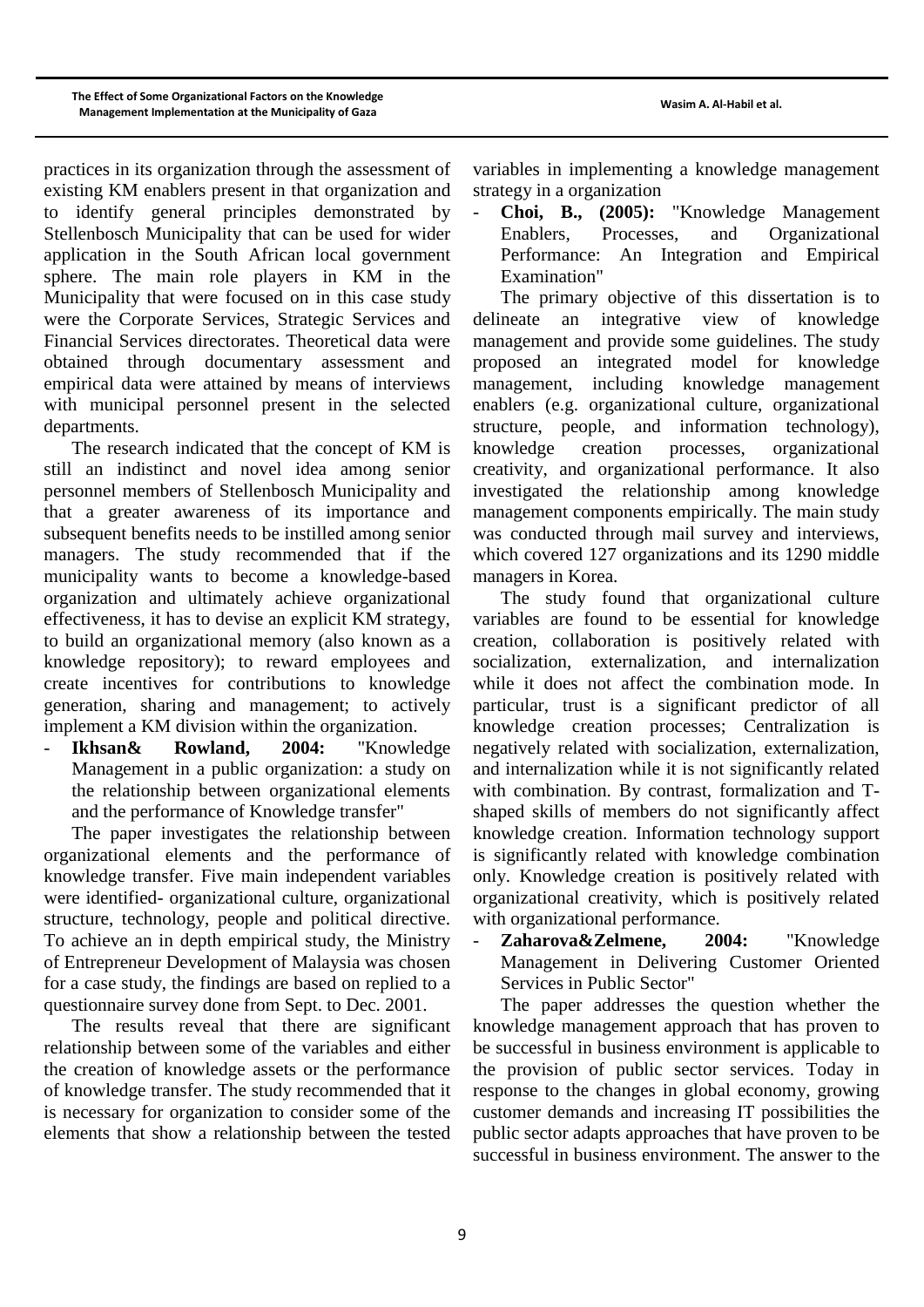question of the paper is based on research of academic and business literature, as well as experience gained from participation in Riga municipality e-city project (Riga is the capital of Latvia).

The study concluded that there are no theoretical obstacles for employment of KM in public sector CRM implementation, improving quality and efficiency of public services gaining similar benefits as in the private sector; Employment of KM allows standardization and automation of customer service and support processes, as well as introduction of customer-centric universal front office service delivery model in public sector institutions. It could improve and more consistent public service quality; more accessible services, aligned with customer preferences (channel selection possibility); more streamlined and efficient customer service process.

The study found that the public sector is lagging behind the private sector in applying modern customer-centric service methods and currently is focusing on the implementation of CRM initiatives providing basic CRM functionality and there is a need for extensive application of KM in the provision of public services is not widespread yet; it could become a common practice as soon as CRM implementation initiatives are successfully completed.

## **Municipality of Gaza:**

## **a. Historical Review:**

The Municipality of Gaza (MOG) is the biggest municipality in the Gaza Strip. It was established in 1893 and the last municipal council was composed in March 2008. Through its long historical existence, MOG provide the service for the population of Gaza City (about 650,000) who lives in 19 neighborhoods in the Gaza city at 55 km2.

MOG structure is composed of 8 General Directories (GD) with 1497 employees distributed in different directories and sections. The municipality has a top-down, hierarchical organizational structure, which is not the most conducive to KM efforts, in that it is characterized by a bureaucratic nature and thus it is not very responsive to changes being made. Furthermore, it is also a deterrent to horizontal communication flows.

The process of knowledge management at the MOG depends on traditional procedure of knowledge

transmitting under the routine based concept; knowledge is centralized at one department or limited in the mind of a particular employee. Knowledge is transmitted as information or data on vertical way from the top level (Mayor) to a particular GD which transmit to other levels at the same department and finally the information is stored at the archiving system without sharing with other department at the MOG. Consequently a delay of service provision and waste of time and efforts occur.

## **Research Methodology:**

The study used the analytical descriptive method which described and access the effect of Infrastructure, Intellectual capital and MOG culture on KM and development of administrative and service performance. The descriptive method is used to compare, explain and evaluate in order to organize meaningful results.

The primary data obtained from survey questionnaire that has been developed based on the literature and has been modified regarding the supervisor's recommendations and the experts and academic judgments. The population frame for this study consisted of male and female employees at MOG who are working at different departments , while excluding some technicians who are not related , workers of sewage stations, garbage collectors who are less than full secondary certificate.

A random sample of 30 respondents from the study population were conducted as a pilot study to assess reliability and validity of the questionnaire. After the modification of the questionnaire it was selfdistributed to the target population of MOG employees who are holding a degree more than tawjihi, Although the target population are 242 employees, 160 reply to the questionnaire as 82 were technicians who are not related and not involved in the study.

# **Data validity and Reliability Test:**

The table below shows the results for Kolmogorov-Smirnov test of normality. From the table, the p-value for each field is greater than 0.05 level of significance, then the distribution for each field is normally distributed. Consequently, Parametric tests will be used to perform the statistical data analysis. Organization Fit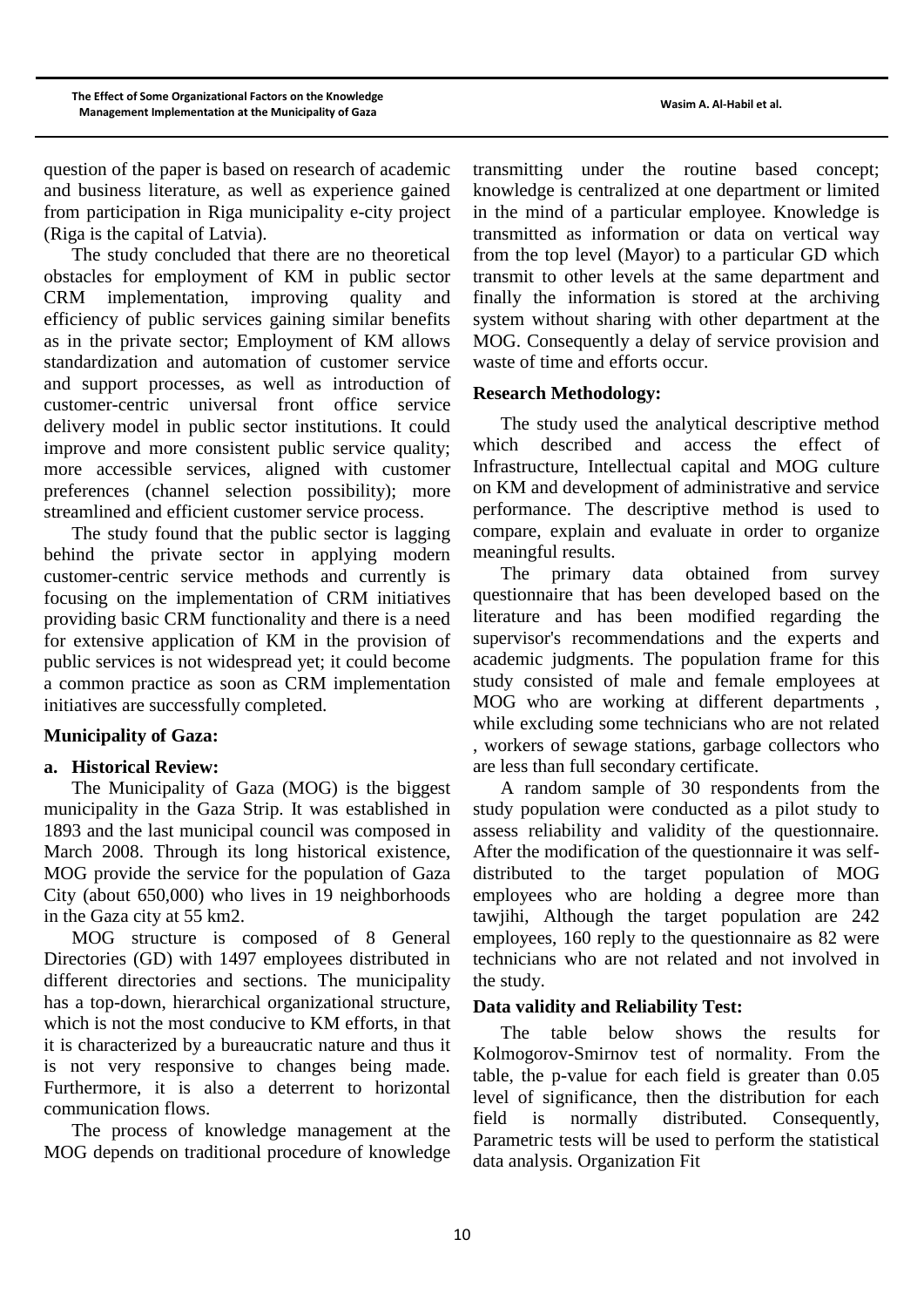| Table 1 Kolmogorov-Smirnov test  |                  |       |  |  |
|----------------------------------|------------------|-------|--|--|
|                                  | Kolmogorov-      |       |  |  |
| <b>Field</b>                     | <b>Smirnov</b>   |       |  |  |
|                                  | <b>Statistic</b> | P-    |  |  |
|                                  |                  | value |  |  |
| Technological and Physical       |                  |       |  |  |
| Infrastructure                   | 0.968            | 0.306 |  |  |
| Intellectual Capital             | 0.578            | 0.893 |  |  |
| <b>MOG Culture</b>               | 0.483            | 0.974 |  |  |
| Knowledge<br>Management          |                  |       |  |  |
| Implementation at MOG &          |                  |       |  |  |
| Development<br>οf                | 0.906            | 0.384 |  |  |
| Administrative<br>and<br>Service |                  |       |  |  |
| Performance                      |                  |       |  |  |
| of<br>the<br>paragraphs<br>All   | 0.663            | 0.772 |  |  |
| questionnaire                    |                  |       |  |  |

|              | Table 2 Correlation coefficient of each field and |                    |              |  |  |  |  |
|--------------|---------------------------------------------------|--------------------|--------------|--|--|--|--|
|              | the whole of questionnaire                        |                    |              |  |  |  |  |
|              |                                                   | <b>Pearson</b>     | P-           |  |  |  |  |
| No.          | Field                                             | <b>Correlation</b> | <b>Value</b> |  |  |  |  |
|              |                                                   | Coefficient        | (Sig.)       |  |  |  |  |
| $\mathbf{1}$ | Information                                       | .933               | $0.000*$     |  |  |  |  |
|              | Technology                                        |                    |              |  |  |  |  |
| 2            | Physical                                          | .900               | $0.000*$     |  |  |  |  |
|              | Infrastructure                                    |                    |              |  |  |  |  |
|              | Technological<br>and                              |                    |              |  |  |  |  |
| 3            | Physical                                          | .725               | $0.000*$     |  |  |  |  |
|              | Infrastructure                                    |                    |              |  |  |  |  |
| 4            | Human Capital                                     | .906               | $0.000*$     |  |  |  |  |
| 5            | Structural Capita                                 | .714               | $0.000*$     |  |  |  |  |
| 6            | Relational Capital                                | .935               | $0.000*$     |  |  |  |  |
| 7            | <b>Intellectual Capital</b>                       | .924               | $0.000*$     |  |  |  |  |
| 8            | <b>MOG Strategy</b>                               | .948               | $0.000*$     |  |  |  |  |
| 9            | <b>MOG</b><br>Rules<br>&.                         | .900               | $0.000*$     |  |  |  |  |
|              | Regulations                                       |                    |              |  |  |  |  |
| 10           | <b>MOG Culture</b>                                | .903               | $0.000*$     |  |  |  |  |
|              | Knowledge                                         |                    |              |  |  |  |  |
|              | Management                                        |                    |              |  |  |  |  |
|              | Implementation<br>at                              |                    |              |  |  |  |  |
| 11           | MOG & Development                                 | .828               | $0.000*$     |  |  |  |  |
|              | of                                                |                    |              |  |  |  |  |
|              | Administrative<br>and                             |                    |              |  |  |  |  |
|              | Service Performance                               |                    |              |  |  |  |  |
|              | * Correlation is significant at the 0.05 level    |                    |              |  |  |  |  |

|     | <b>Table 3</b> Cronbach's Alpha for each filed of the<br>questionnaire                                            |                            |  |  |  |  |
|-----|-------------------------------------------------------------------------------------------------------------------|----------------------------|--|--|--|--|
| No. | Field                                                                                                             | Cronbach's<br><b>Alpha</b> |  |  |  |  |
| 1.  | Technological and Physical<br>Infrastructure                                                                      | 0.872                      |  |  |  |  |
| 2.  | <b>Intellectual Capital</b>                                                                                       | 0.951                      |  |  |  |  |
| 3.  | <b>MOG Culture</b>                                                                                                | 0.944                      |  |  |  |  |
| 4.  | Knowledge Management<br>Implementation at MOG &<br>Development<br>οf<br>Administrative and Service<br>Performance | 0.963                      |  |  |  |  |
|     | paragraphs of<br>All<br>the<br>questionnaire                                                                      | 0.973                      |  |  |  |  |

Thereby, it can be said that the researcher proved that the questionnaire was valid, reliable and ready for distribution for the population sample.

# **Data Analysis:**

| <b>Table 4</b> Personal data |                  |                |  |  |
|------------------------------|------------------|----------------|--|--|
| <b>Gender</b>                | <b>Frequency</b> | <b>Percent</b> |  |  |
| Male                         | 125              | 78.1           |  |  |
| Female                       | 35               | 21.9           |  |  |
| <b>Total</b>                 | 160              | 100            |  |  |

| Table 5 Personal data                                            |     |      |  |  |  |  |
|------------------------------------------------------------------|-----|------|--|--|--|--|
| <b>Years of Experience</b><br><b>Percent</b><br><b>Frequency</b> |     |      |  |  |  |  |
| Less than 5 years                                                | 12  | 7.5  |  |  |  |  |
| 5-less than 10 years                                             | 11  | 6.9  |  |  |  |  |
| 10-less than 15 years                                            | 51  | 31.9 |  |  |  |  |
| 15 years and more                                                | 86  | 53.8 |  |  |  |  |
| Total                                                            | 160 | 100  |  |  |  |  |

| <b>Table 6</b> Personal data        |                  |                |  |  |  |
|-------------------------------------|------------------|----------------|--|--|--|
| <b>Job title</b>                    | <b>Frequency</b> | <b>Percent</b> |  |  |  |
| General Director                    | 2                | 1.3            |  |  |  |
| Director                            | 9                | 5.6            |  |  |  |
| Deputy Director                     | 14               | 8.8            |  |  |  |
| <b>Head of Departments</b>          | 33               | 20.6           |  |  |  |
| Other Administrative &<br>Engineers | 102              | 63.8           |  |  |  |
| Total                               | 160              | 100            |  |  |  |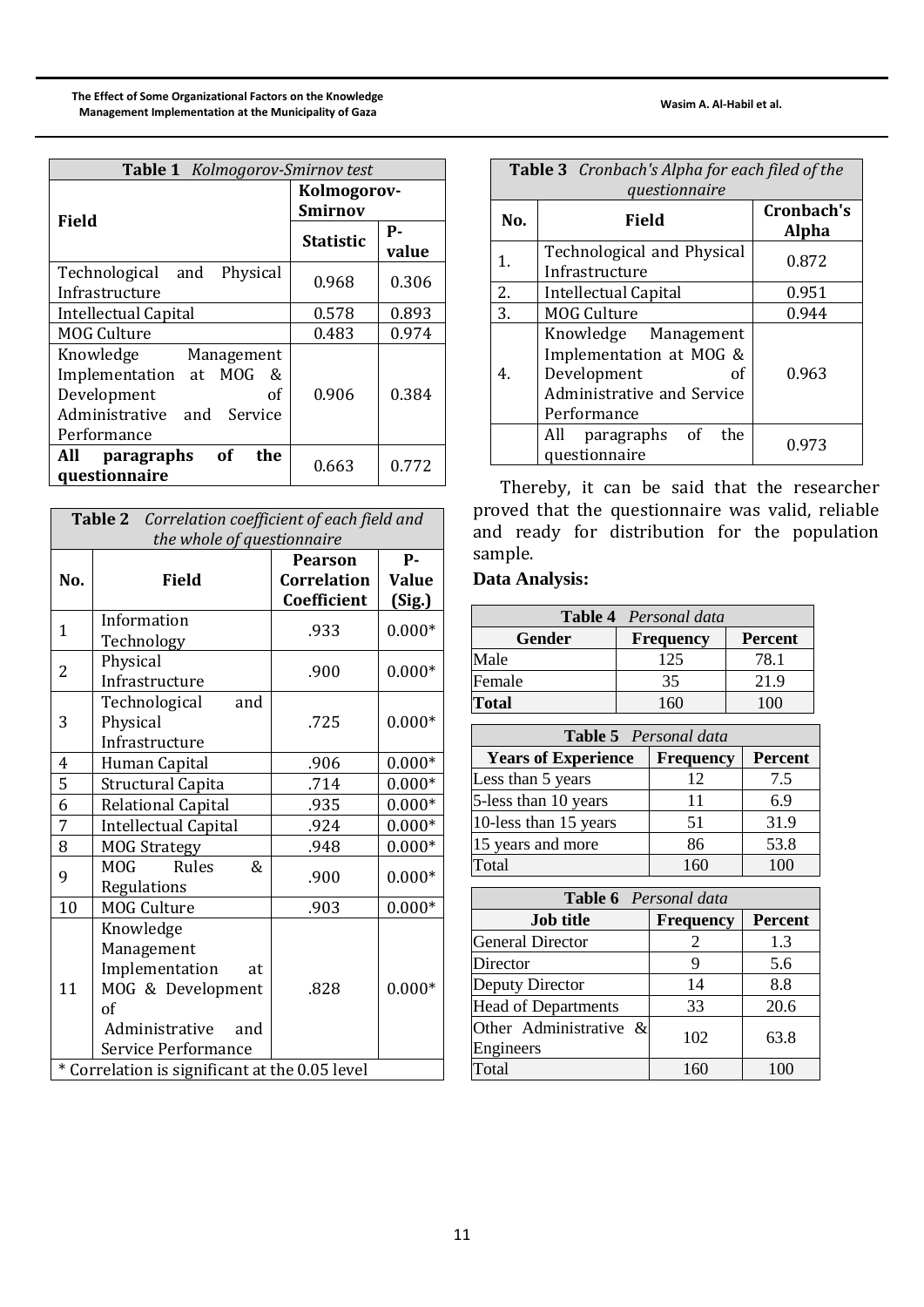| <b>Table 7</b> Analysis for each field             |             |                                             |         |                          |  |  |
|----------------------------------------------------|-------------|---------------------------------------------|---------|--------------------------|--|--|
| Filed                                              | <b>Mean</b> | <b>Test</b><br><b>Mean</b><br>value<br>$\%$ |         | <b>P-value</b><br>(Sig.) |  |  |
| and<br>Technological<br>Physical<br>Infrastructure | 3.25        | 64.93                                       | 4.27    | $0.000*$                 |  |  |
| Intellectual Capital                               | 2.91        | 58.15                                       | $-1.52$ | 0.065                    |  |  |
| <b>MOG Culture</b>                                 | 2.71        | 54.19                                       | $-4.15$ | $0.000*$                 |  |  |

\* The mean is significantly different from 3

The mean of the field "**Technological and Physical Infrastructure**" equals 3.25 (64.93%), test value = 4.27, and p-value =  $0.000$ , which is smaller than the level of significance  $\alpha = 0.05$ . The sign of the test is positive, so the mean of this field is significantly greater than the hypothesized value. It can be concluded that the respondents agreed to the field of "**Technological and Physical Infrastructure**".

The analysis results shows 64.93% of the MOG staff agreed for the role of technological and physical infrastructure on KM and performance development, as the employees aware of globalization and new technology around the world.

76.86 % of MOG employees agree that information technology is used for service provision and follow up this is due to the new system that MOG initiated at the beginning of the year 2012 for electronic service. On the other hand 49.17% disagree that internet is available for employees at MOG , this is due to the MOG policy that provide Internet to higher level positions as General Directors, and Directors.

The mean of the field "**Intellectual Capital**" equals 2.91 (58.15%), test value  $= -1.52$ , and p-value  $=0.065$ , which is greater than the level of significance  $\alpha$  = 0.05. The mean of this field is insignificantly different from the hypothesized value 3. We conclude that the respondents (Do not know, neutral) to field of "Intellectual Capital".

The analysis results shows 58.15% of the MOG staff don't know or neutral in their responses to the impact of intellectual capital on KM and performance and this is related to the diversity of responses to field's questions between agree and disagree , as the analysis shows that the mean of responses to paragraph "4" and paragraph "1" present the agreement to the questions, on the other hand the

other means reveal disagreements to the questions. The nature of organization and the socioeconomic situation of the employees have negatively affect the responses of the employees.

The mean of the field "**MOG Culture**" equals 2.71 (54.19%), Test-value =--4.15, and P-value=0.000 which is smaller than the level of significance  $\alpha = 0.05$ . The sign of the test is negative, so the mean of this field is significantly smaller than the hypothesized value 3. We conclude that the respondents disagreed to field of "MOG Culture".

The respondents disagreed to field of "MOG Culture" due to the fact that MOG Culture ( strategy and Rules and Regulations) are not publicized to the employees. The results not consistent with Holowetzki (2002) that finds that information systems, organizational structure, reward systems, processes, people, and leadership are the factors that impact KM initiatives.

## **Research Hypothesis Test:**

There is a statistical significant effect of the Infrastructure on knowledge management at 0.05 level.

R Square  $= 0.360$ , this means 36.0% of the variation in the knowledge managementis explained by "Information Technology and Physical Infrastructure".

The table shows the Analysis of Variance for the regression model. Sig. $= 0.000$ , so there is a significant relationship between the dependent variable "knowledge management" and independent variables "Information Technology and Physical Infrastructure".

| Table 8 ANOVA for Regression |                          |     |                              |        |      |  |
|------------------------------|--------------------------|-----|------------------------------|--------|------|--|
|                              | Sum of<br><b>Squares</b> | Df  | <b>Mean</b><br><b>Square</b> | F      | Sig. |  |
| <b>Regression</b>            | 42.159                   |     | 21.079                       | 43.591 | .000 |  |
| <b>Residual</b>              | 74.953                   | 155 | 0.484                        |        |      |  |
| <b>Total</b>                 | 117 111                  | 157 |                              |        |      |  |

There is a statistical significant effect of the intellectual capital on knowledge management at 0.05 level.

R Square  $= 0.561$ , this means  $56.1\%$  of the variation in the knowledge managementis explained by "Structural Capital and Relational Capital".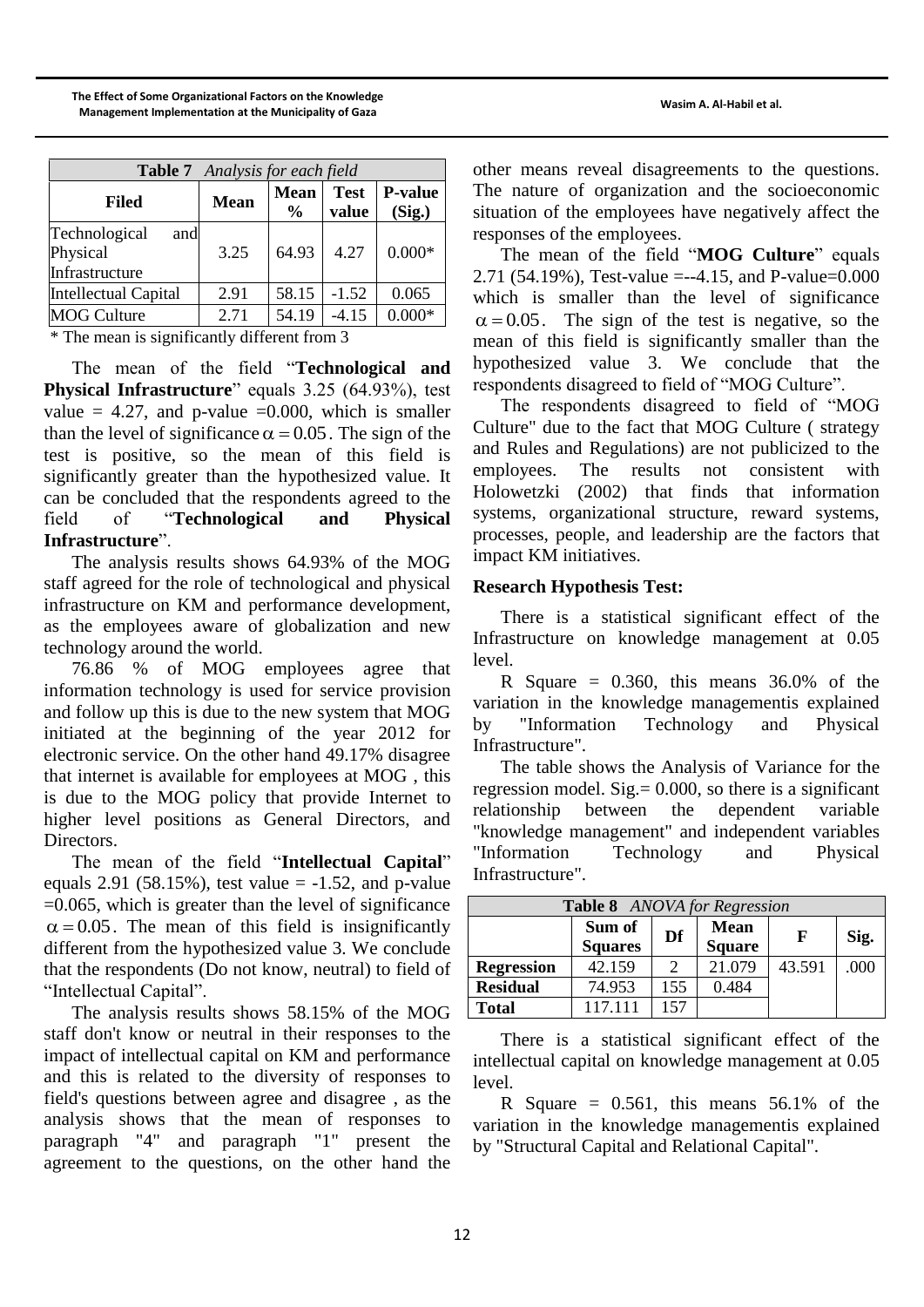The table shows the Analysis of Variance for the regression model. Sig.  $= 0.000$ , so the independent variables "Structural Capital and Relational Capital" affects significantly the dependent variable "knowledge management."

| <b>Table 9</b> ANOVA for Regression                                                    |         |     |        |        |      |  |
|----------------------------------------------------------------------------------------|---------|-----|--------|--------|------|--|
| Sum of<br><b>Mean</b><br>Df<br>Sig.<br>$\mathbf{F}$<br><b>Square</b><br><b>Squares</b> |         |     |        |        |      |  |
| <b>Regression</b>                                                                      | 65.721  | っ   | 32.861 | 97.840 | .000 |  |
| <b>Residual</b>                                                                        | 51.387  | 153 | 0.336  |        |      |  |
| <b>Total</b>                                                                           | 117.109 | 155 |        |        |      |  |

There is a statistical significant effect of the organization culture on knowledge management at 0.05 level.

R Square  $= 0.465$ , this means 46.5% of the variation in the "knowledge managementis explained by "MOG Strategy" The table shows the Analysis of Variance for the regression model. Sig.=0.000, so the independent variable "MOG Strategy" affects independent variable "MOG Strategy" affects significantly the dependent variable "knowledge management"

| <b>Table 10</b> ANOVA for Regression                                                   |         |     |        |         |      |  |
|----------------------------------------------------------------------------------------|---------|-----|--------|---------|------|--|
| Sum of<br><b>Mean</b><br>Df<br>Sig.<br>$\mathbf{F}$<br><b>Square</b><br><b>Squares</b> |         |     |        |         |      |  |
| <b>Regression</b>                                                                      | 54.478  |     | 54.478 | 135.688 | .000 |  |
| <b>Residual</b>                                                                        | 62.633  | 156 | 0.401  |         |      |  |
| <b>Total</b>                                                                           | 117 111 | 157 |        |         |      |  |

1. There are significant differences among the respondents' answers regarding the impact of Infrastructure, intellectual capital and MOG culture on knowledge management implementation and development of administrative and service performance due to the individual characteristics.

The results reveal that the characteristic of the respondents Gender, Age, Qualifications, and Job title has no effect on each field. While the characteristic of the years of experience has an effect on this field.

# **Conclusions:**

This research investigates the development of administrative and service performance at the MOG through KM implementation, by studying the factors that influence KM implementation. Three factors are considered to influence KM implementation in order to develop performance. those factors are

Infrastructure, intellectual capital and organization culture.

In light with the findings that were presented in the previous chapter, the most notable conclusions were:

- 67.26% of the MOG staff agreed that there is a statistical significant effect of KM implementation on development of administrative and service performance, this reveals that KM is an effective tool and strongly affect performance.
- 64.93% of the MOG staff agreed that there is a statistical significant effect of technological and physical infrastructure on KM and performance. The results reveal that IT strongly affects KM implementation, while physical infrastructure has less impact on KM implementation.
- 58.15% of the MOG staff agreed that there is no statistical significant effect of intellectual capital on KM and performance. The results show that the dimension of SC strongly affect KM with a mean of 57.91, on the other hand RC has less impact on KM implementation.
- 55.90% of the MOG staff agreed that there is no statistical significant effect of organization culture on KM and performance.
- There are no significant differences among the respondents' answers regarding the impact of Infrastructure, intellectual capital and MOG culture on knowledge management implementation and development of administrative and service performance due to gender, age, qualification, job title. This might be attributed to the fact that everyone nowadays realizes the great influence of the modern information technology and its contribution to the administrative and service performance in any organization.
- There are significant differences among the respondents' answers regarding the impact of Infrastructure, intellectual capital and MOG culture on knowledge management implementation and development of administrative and service performance due to years of experience. This might be attributed to the fact that the employees who have higher number of work experiences can distinguish clearly the method of doing the work and providing the services in the past and now.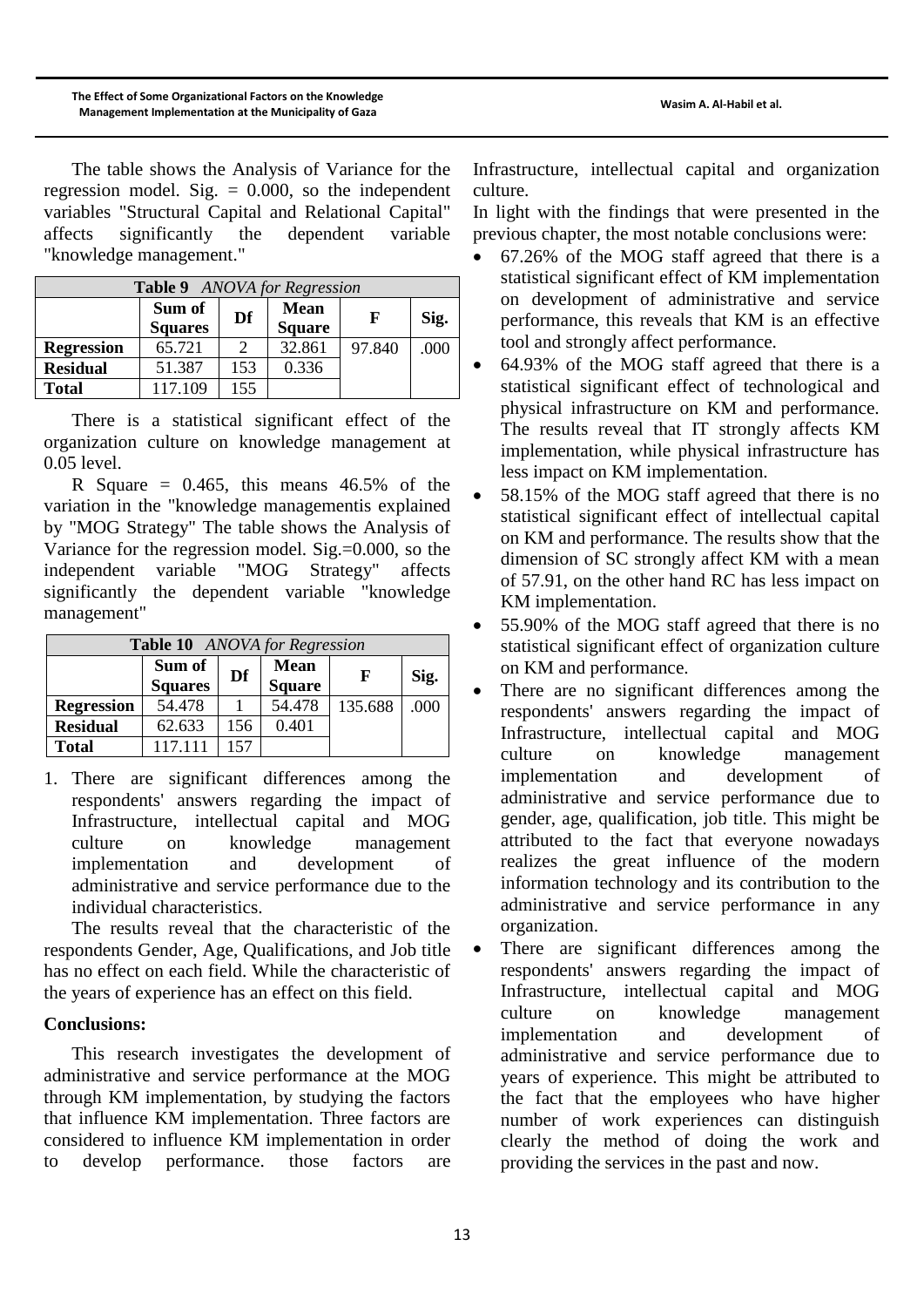#### **Recommendations:**

The research indicates that the concept of KM is still an indistinct and novel idea among biggest municipality of the Gaza Strip and in order to enhance the concepts of KM at public organization and its role in the development of performance, and in light of the aforementioned results, the following recommendations are formulated. The recommendations are suggested to be for other municipalities at Gaza Strip:

- 1. To Initiate a new core center as an infrastructure for knowledge creation and sharing with an experienced team (financial, technical, administrative) who has not only management skills but a broad knowledge of the MOG strategy, rules, services and practices.
- 2. To set up strategies and plans that build a strong and solid experiences among the employees and to manage the mutual knowledge transfer between the organizations' members in a systematical approach in addition to strengthen internal & external communication through mutual exchange for the staff with municipalities that have mutual relations;
- 3. To increase the awareness of knowledge management and the importance of knowledge share among employees through workshops, brochures and training
- 4. To reinforce employees loyalty though enhance the idea of staff sharing in setting goals and policies and emphasis reward mechanisms that appropriate for employees who share their knowledge, experiences and skills;
- 5. To use job rotation to create special skill and knowledge transfer and to call on particularly skilled employees to undertake special organizational training and mentoring;
- 6. To Emphasis the rehabilitation of physical work environment to facilitates knowledge sharing through good design offices and well furnished with modern equipment.
- 7. Finally, Establish online knowledge bank for whole resources concerning municipal strategies, services, activities and projects and set a written handbook of MOG goals, polices and strategies and to distribute it to all employees .

## **Proposed Framework for Knowledge Management at MOG:**

The framework suggested to apply KM through the presence of a core center for knowledge management, is illustrated below.

The process of KM at MOG can be considered as a dynamic cycle of input and output, MOG generates knowledge through interacting with internal environment (employees) and external environment (civil & stakeholders), by face-to-face communication or shared experience through meeting or workshops in which the staff discuss what is important and consider others suggestions.

The knowledge collected combined with strategy, rules, skills and experiences is processed in order to create new knowledge in the shape of service, projects, and criteria. In order to proceed in the knowledge management process effectively, MOG has to consider two important factors; Human Resources (employees) and the Infrastructure.



**Figure (4):** *Proposed Framework for KM* **Source:** *Researchers (2012)*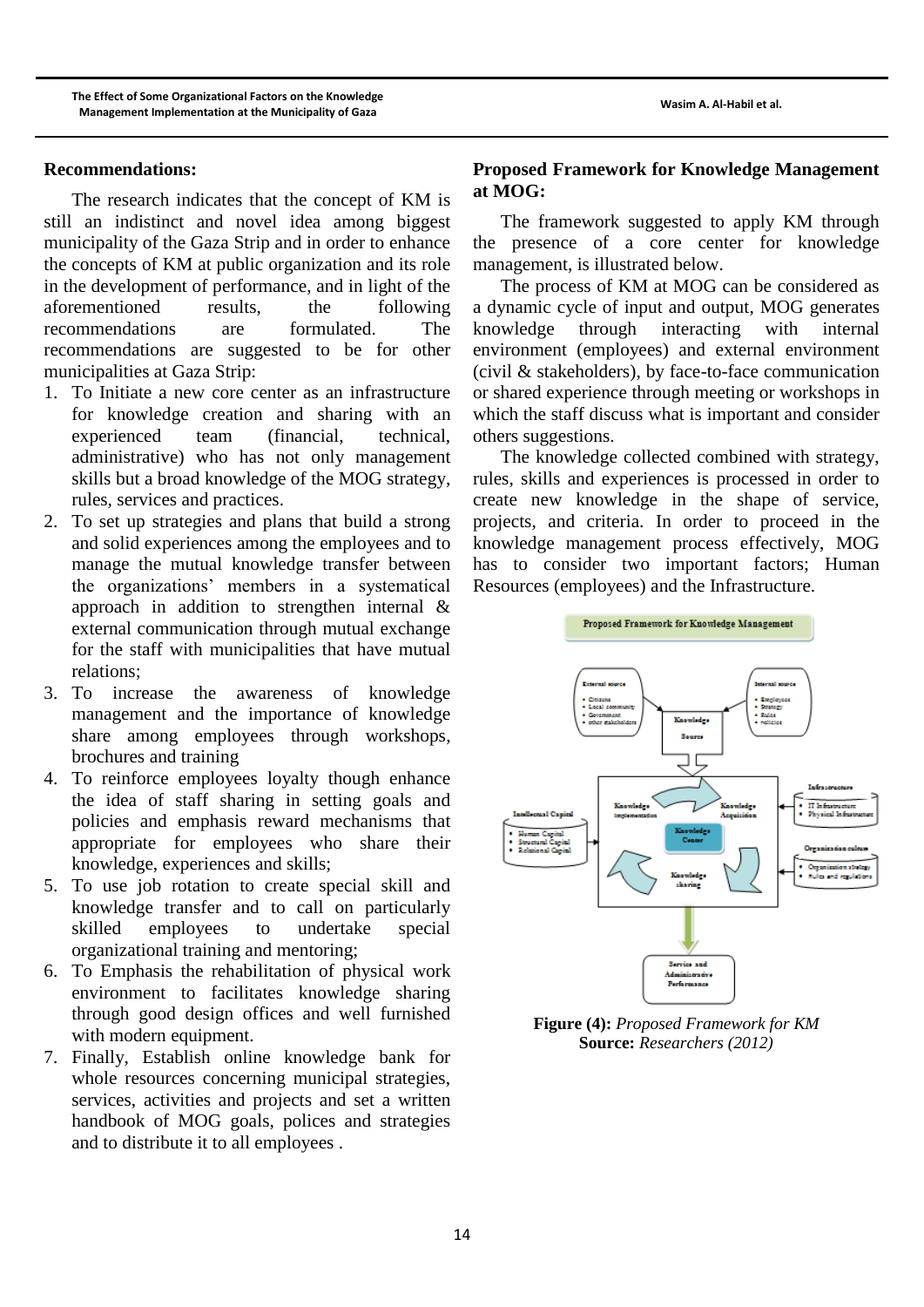#### **References:**

- Abu-Jarad, I. et al. A Review Paper on Organizational Culture and Organizational Performance. *International Journal of Business and Social Science,* 1(3), (2010) 44-66
- Analoui, F., and Ahmed, A. Parameters of Managerial Effectiveness: The Case of Senior Managers in the Muscat Municipality, Oman. *Journal of Management Development,* 29(1), (2010) 56–78
- Berl, S. W. **Organizational Policies & Procedures Establish Policy**. Ed: 3rd, Publishers, NC. Asheville, USA (2005)
- Chen, J., and Zhu, Z., and Xie, H. Measuring Intellectual Capital: A New Model and Empirical Study. *Journal of International Capital*, Vol. 5, No. 1, (2004) 195-212
- Choi, B. **Knowledge Management Enablers, Processes, and Organizational Performance: An Integration and Empirical Examination**. A Doctor of Philosophy thesis, Korea Advanced Institute of Science and Technology, Korea (2005)
- Lee, H., and Choi, B. Knowledge Management Enablers, Process, and Organizational Performance: An Integrative View and Empirical Examination. *Journal of Management Information Systems*, 20(1), (2003) 179–228.
- Long, D., and Fahey, L. Diagnosing Cultural Barriers to Knowledge Management. *Academy of Management Executive*, 14(4), (2000) 113-127.
- Gaffoor, S., and Cloete, F. Knowledge Management in Local Government: The Case of Stellenbosch Municipality. *Journal of Information Management*, 12(1), (2010) 55-67.
- Girard, J., and McIntyre, S. Knowledge Management Modeling in Public Sector Organizations: A Case Study. *Journal of Public Sector, Management*, 23(1), (2010) 71-77.
- Harrington, J. The Five Pillars of Organizational Excellence. *Handbook of Business Strategy*, (6)1, (2005) 107-114.
- Hofmann, J., and Schneider, S. **How Intellectual**  Capital Creates Value. Ed: 3<sup>rd</sup>, Publishers, Deutsche Bank Research Frankfurt am Main,Germany, (2008) 120-132.
- Hsu, H., and Fang, W. Intellectual Capital and New Product Development Performance: The Mediating Role of Organizational Learning

Capability. *Technological Forecasting & Social Change,* 76(4), (2009) 664–677.

- Hung, Y. and et al. On the Relationship between Knowledge Management Readiness and Intellectual Capital", APRU DLI, (2006),
- Ikhsan, S., and Rowland, F. Benchmarking KM in a Public Organization in Malaysia. *International Journal of Benchmarking*, 11(3), (2004) 238–266.
- Ikhsan, S., and Rowland, F. Knowledge Management in a Public Organization: a Study on the Relationship between Organizational Elements and the Performance of Knowledge Transfer. *Journal of Knowledge Management*, 8(2), (2004) 95-111.
- Kahn, B., and Adams, E. Sales Orecasting as a Knowledge Management Process. *The Journal of Business Forecasting*, 15(1), (2000) 19-22.
- Kamara, J, and et al. A CLEVER Approach to Selecting a Knowledge Management Strategy. *International Journal of Project Management*, Vol. 20, (2002) 205–11
- Malhotra, A., Gold, A.H., and Segars, A. Knowledge Management: An Organizational Capabilities Perspective. *Journal of Management Information Systems*, 18(1), (200) 185-214.
- Mathi, K. **Key Success Factors for Knowledge Management**. Master Thesis, University Of Applied Sciences, Fh Kempten, Germany (2004)
- McKeen, et al. Knowledge Management and Organizational Performance: An Exploratory Survey. *39th Hawaii Int. Conference* (2006)
- Nonaka, I., and Takeuchi, H. **Classic Work: Theory**  of Organizational Knowledge Creation. ED: 1<sup>st</sup>, The Knowledge-Creating Company. Publishers, Oxford University Press, Oxford, UK (1995)
- Richebe, N. **Organizational Rules, Knowledge Management and Organizational Learning**. Thesis, University de Tanger, Morocco, (2006).
- Sagan, M. A New Life Cycle Model for Processing of Knowledge Management. 2nd *International Conference on Business, Management and Economics*, İzmir, Turkey (2006)
- Salleh, A. and Selamat, F. Intellectual Capital Management in Malaysian Public Listed Companies. *International Review of Business Research Papers*, 3(1), (2007) 266-278.